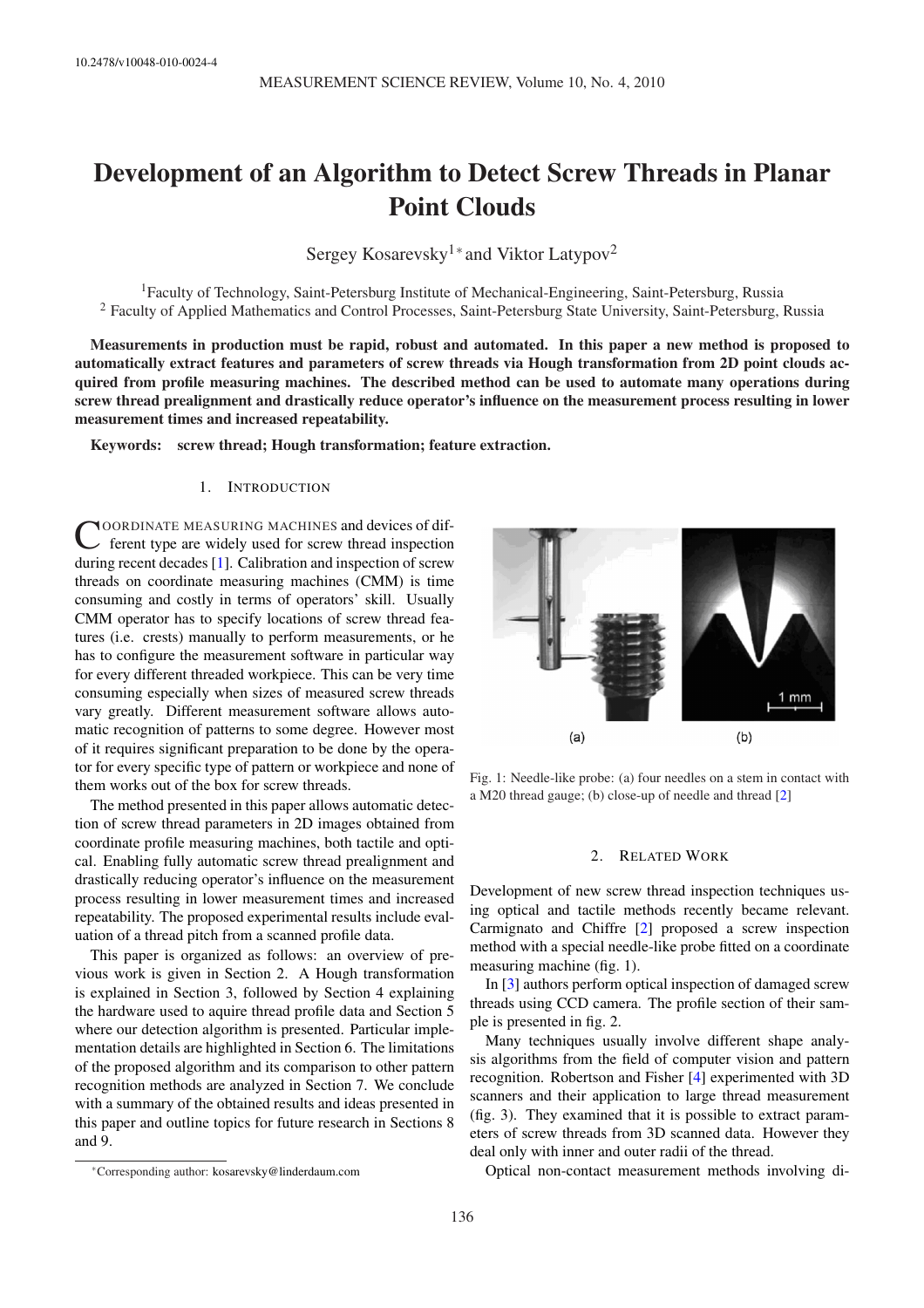





Fig. 3: Thread surface obtained from a 3D scanner [4]

mensional measurements and image analysis algorithms are also being actively developed. In [5] a coordinate measuring machine vision system is designed to implement automation of initial workpiece alignment. Their system uses one fixed position camera to detect the positions of the probe and the workpiece. In [6] authors apply image recognition techniques to crack width measurement. They use images obtained from CCD cameras (fig. 4).

In [7] a software system is presented capable of optical measurement of sixteen most common parameters of screw threads.

In [8] statistical image analysis method is proposed, capable of measuring thread pitch and pitch diameter. However evaluation method is not based on well established industrial practices described in [9].

The method proposed in this paper is based on the Hough transformation which is described thoroughly in the work [10] and in technical notes [11]. A large body of work had been undertaken by many researchers to use Hough transformation



Fig. 4: Crack measurement using image recognition [6]

in many real-world tasks. Recently Tarek et al. [12] implemented a planar surface extraction from massive unstructured 3D point clouds using modified version of RANSAC (random sample consensus) algorithm. One of the major applications of RANSAC and point clouds processing and segmentation methods are LIDAR geomeasurements [13], however this topic will be left outside the scope of our paper.

# 3. HOUGH TRANSFORMATION OVERVIEW

One of the well known solutions to the feature extraction problem in image analysis and computer vision is the Hough transformation [14]. The original Hough transformation was implied to detect lines in digitized raster images, and particularly subatomic particle tracks passing through a viewing field [14]. Later it was improved to became what is now known as the "generalized Hough transformation".

To extract features from the source image one can perform a voting procedure in feature parameter space  $- n$ -tuple, where *n* depends on the certain class of the shapes to be extracted (line, circle etc.).

A straight line on a plane can be parametrized by the direction of its normal  $θ$  and its algebraic distance  $ρ$  from the origin. This yields the equation of the line

$$
x\cos\theta + y\sin\theta = \rho. \tag{1}
$$

Typically  $\theta$  is restricted to the interval  $[0, \pi)$  so that normal parameters for a line are unique and every line in the  $x - y$ plane corresponds to a unique point in the  $\theta - \rho$  plane [11].

To find the lines that fit a set of *N* points one should transform these points  $(x_i, y_i)$  from the *x* − *y* plane into the curves in the  $\theta - \rho$  plane defined by equation

$$
\rho = x_i \cos \theta + y_i \sin \theta. \tag{2}
$$

It is obvious [11] that the curves corresponding to collinear points have a common point of intersection. The coordi-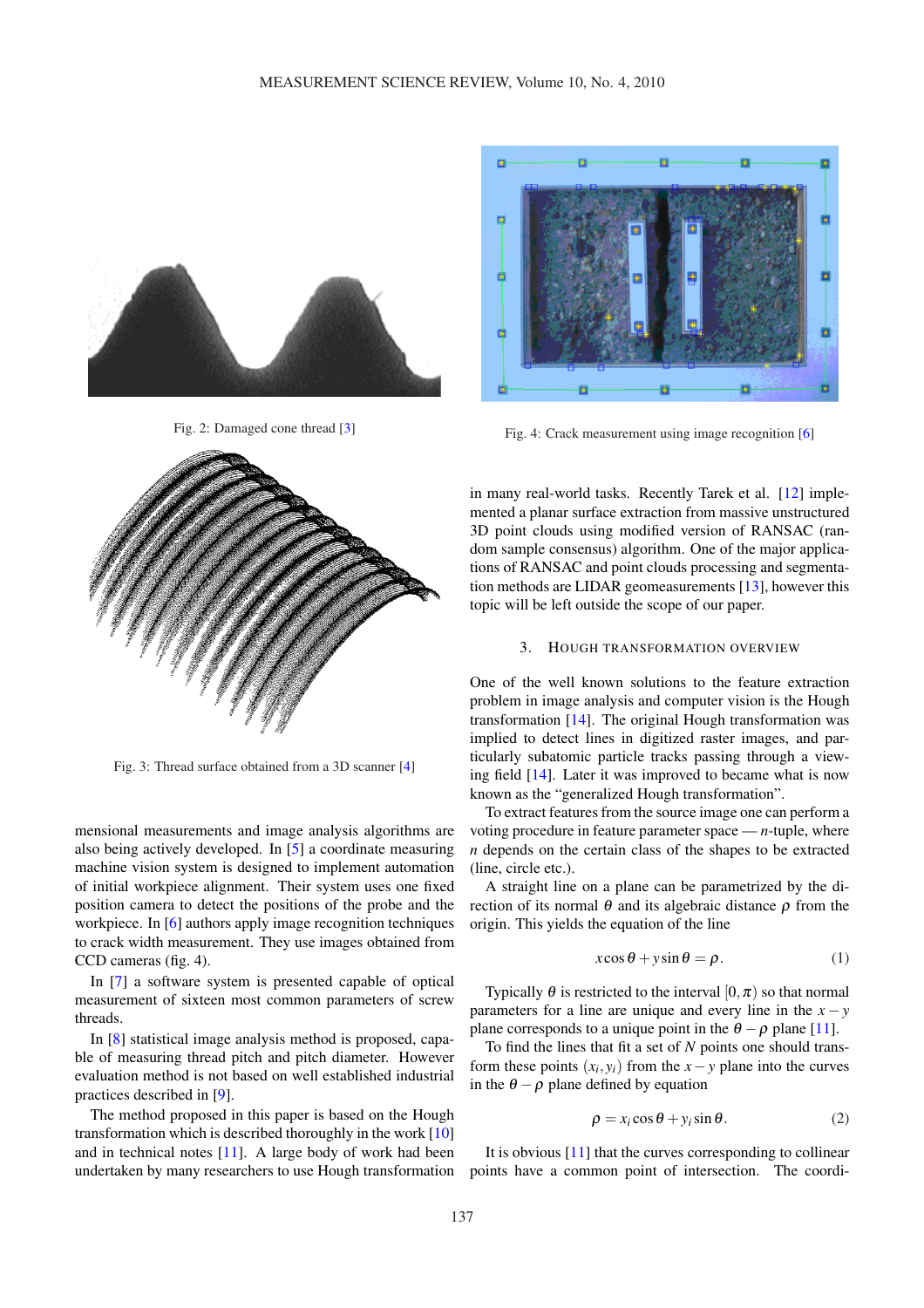

Fig. 5: Experimental setup [16]

nates  $(\rho_0, \theta_0)$  of this point define the line passing trough the collinear points.

The properties of the described point-to-curve transformation can be summarized as follows [11]:

- an image point corresponds to a sinusoidal curve in the parameter plane;
- a point in the parameter plane corresponds to a straight line in the image;
- points lying on the same straight line in the image correspond to curves through a common point in the parameter plane;
- points lying on the same curve in the parameter plane correspond to lines through the same point in the image.

Numerical results of line detection can be obtained by the quantization of the parameters on a two-dimensional grid. Each cell of the grid is an accumulator which is incremented every time a curve (2) passes through the cell (considering quantization). Maximal accumulated values represent the detected lines in such a way that if the value of an accumulator  $(\theta_i, \rho_i)$  is *k* then exactly *k* points of the image is lying on the  $\lim_{i \to \infty} x \cos \theta_i + y \sin \theta_i = \rho_i$ .

By picking *N* grid cells with maximal values one can obtain *N* lines passing through the maximal number of points in the image.

# 4. EXPERIMENTAL SETUP

Screw thread data collection was performed using 2D coordinate profile measuring machine Mahr Perthometer Concept  $XC20$  (MPE =  $2 + \frac{L}{50} \mu m$ <sup>1</sup>, where *L* is the measuring length, mm. The parallel screw thread M27x3-6g was placed on the device's X/Y table so that the thread axis can be aligned along the measuring stylus traveling line (fig. 5). See  $[16]$  for an indepth assessment of the alignment procedure. The resulting scanned raster profile is presented in fig. 6.







Fig. 6: Scanned profile of M27x3-6g screw thread

# 5. SCREW THREAD RECOGNITION

A general overview of our screw thread detection algorithm is as follows:

- Aquire 2-dimensional profile point cloud. The profile points can be obtained from a profile measuring machine as in our experimental framework or any other coordinate measuring devices, i.e. CMMs, laser trackers and scanners, etc.
- Extract lines from obtained points. Straight lines representing flanks of the thread are obtained via Hough transformation.
- Sort obtained lines and find intersection points. Intersection points closest to the profile average line are used to fit circles into screw thread groves.
- Fit circles into the groves. Radii of the circles are chosen so that circles contact the profile close to the pitch diameter, as in the three-wires method.
- Evaluate thread pitch and pitch diameter. Distances between the fitted circles are used for assessment of screw thread parameters.

The procedure described above requires only nominal thread pitch to be specified by the user — this is necessary to calculate radii of the circles. Consider the raster profile (fig. 6) obtained by longitudinal scanning of the thread and digitized as a raster image 2048x2048.

To extract lines from this image we need to transform pixels  $(x_i, y_i)$  from the raster profile space to the line parameter space defined by the equation (2).

The resulting Hough-image is presented in fig. 7. Extraction of *N* local maximums from the Hough-image gives *N* straight lines that correspond to flanks of the screw thread. Though measured profile is of non-ideal shape the extreme points are smoothed into a region. A two-dimensional Gaussian filter (3) is used to filter this region and extract the peak point  $\mathbf{r}$ 

$$
g(x,y) = \frac{1}{2\pi\sigma^2} \exp\left(-\frac{x^2 + y^2}{2\sigma^2}\right).
$$
 (3)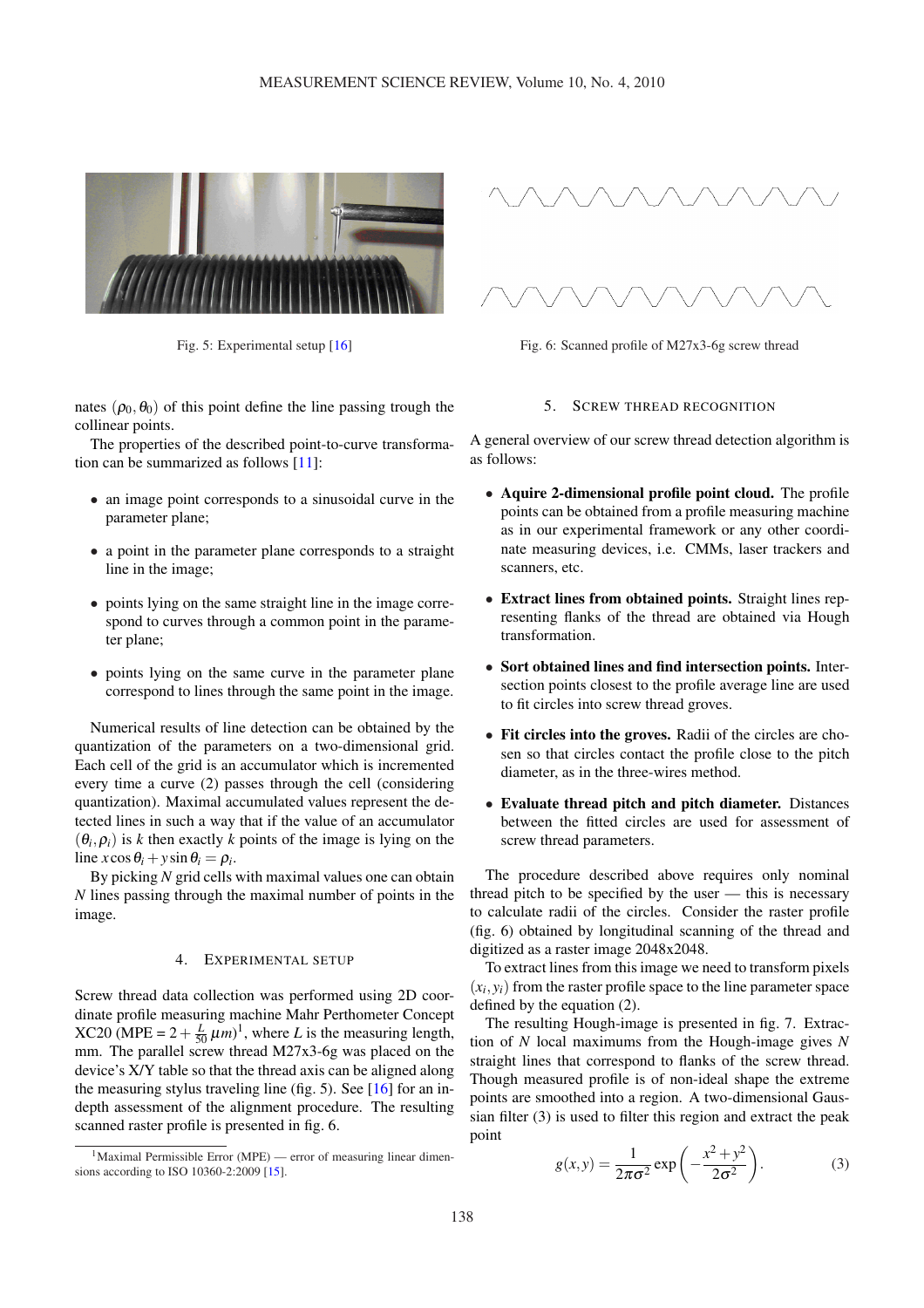

Fig. 8: Extraction of thread flanks



Fig. 9: Inscribed circles to allow pitch measurement

Fig. 7: Hough-image of the scanned M27x3-6g screw thread profile

An implementation of the kernel-based Hough transformation for detecting straight lines in binary images KHT Sandbox (https://sourceforge.net/projects/  $k$ htsandbox)  $[17]$  — was used in our evaluation. It allows to achieve real-time performance even on relatively large images.

# 6. PREALIGNMENT AND ASSESSMENT OF SCREW THREAD PARAMETERS

The flanks extraction from the top profile was done with KHT Sandbox and presented in fig. 8. To limit the extraction process to a useful number of lines an empiric rule is applied as the line normal angle  $\theta$  is below  $\frac{1}{4}$  of the nominal thread angle the extraction is stopped and all previously detected straight lines considered to be the thread's flanks.

From the Hough-image fig. 7 it is clear that thread profile consists of 4 sets of lines — left and right flanks for lower and upper profile.

To separate left and right thread flanks the angles  $\theta$  can be used directly, where positive angles give right flanks and negative angles give left flanks.

Hereafter the intersection points of the detected lines

should be found. Once the intersection points are sorted by their *y*-coordinate they can be separated into two groups points in-space and points in-material. Where the first group is above the profile average line and the second one is below it. The first *n* in-space points  $(S_n)$  next to the profile average line are lying directly above the thread groves. To fit the circles into the groves an initial fitting direction should be found. These points can be used together with the first *n* in-material points  $(M_n)$  below them as an initial values of circles fitting vector  $\vec{r}_n = M_n - S_n$ . Thereafter contact points of fitted circles and scanned profile can be established using binary search (fig. 9). The search procedure is stopped as the distance between the circle and the profile is below significantly small  $\delta = 0.0001$  mm. Radii of the circles are chosen according to  $[9, Eq.(9)]$ 

$$
r_d = \frac{P}{4} \frac{1}{\cos \frac{\alpha}{2}},\tag{4}
$$

so that circles contact the profile close to the pitch diameter where *P* is the nominal thread pitch and  $\alpha$  is the nominal thread angle.

The contact points are evaluated as the circle-to-profile contacts and not as the circle-to-line contacts, hence eliminating the uncertainties introduced by the presented prealignment procedure.

The prealignment can now be done using fitted circles according to any specific measurement task. For example, it is trivial to obtain the thread pitch — projections of distances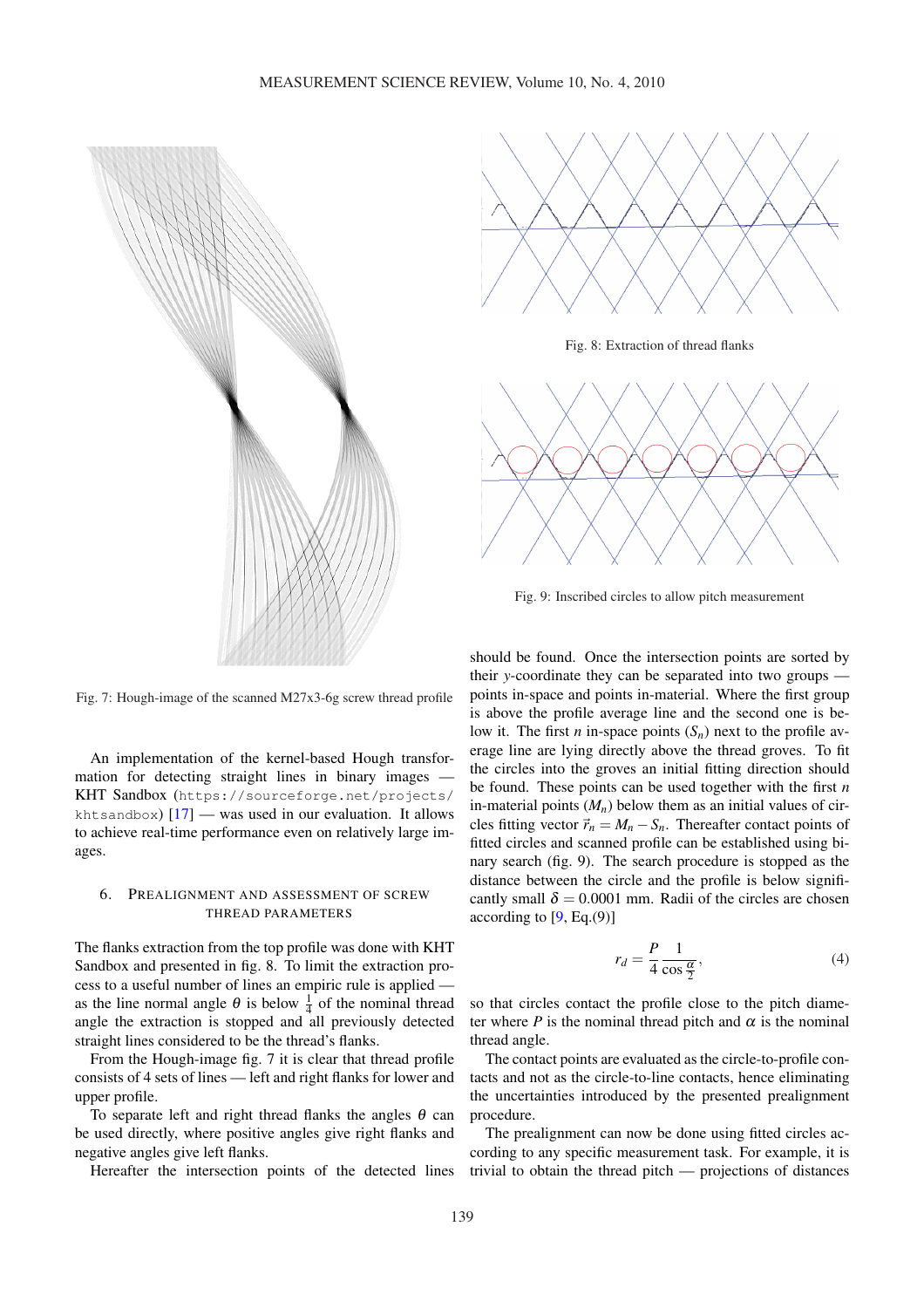

Fig. 10: Reference measurement of the M170x6-6g thread pitch via MarSurf XC 20

between the neighbor circles onto the thread axis can be used for this purpose. The pitch diameter of the thread can be calculated according to [9]:

$$
D = m \mp \frac{2r_d}{\sin\frac{\alpha}{2}} \pm \frac{P}{2} \cot\frac{\alpha}{2} \mp A_1,\tag{5}
$$

where *m* is the distance between circles on the opposite sides; *P* is the nominal thread pitch;  $\alpha$  – nominal thread angle;  $A_1$ is the rake correction  $[18]$ . The upper sign applies to external thread and the lower sign to internal threads. No measurement force correction is applied as the profile points are treated as being already CAA-corrected.

# 7. RESULTS

The results obtained in this work were compared with the results of M27x3-6g thread profile evaluation in MarSurf XC 20 V1.50-5 measurement software (fig. 10) in terms of the measurement time and repeatability. The comparison results are summarized in tables 1 and 2. Standard deviations of ten different reevaluations (operator induced uncertainty) and ten different remeasurements are provided for both methods.

Two evaluation modes of MarSurf XC 20 were studied. Manual evaluation (first column) requires operator to mark features on the profile every time. "Quick & easy" (QEZ) evaluation mode requires preparations to be done by the operator for every different size of measured screw thread to develop so called "quick & easy program" which can be applied to a measured profile. The third column represents results evaluated in a fully automatic way with no information about nominal thread parameters provided to the software. The evaluation time in the first case was about ten minutes per experiment limited to the speed of the user. In the second case it was below one minute (operator had to select an appropriate QEZ program) plus ten minutes for preparation needed to create and save measurement program. In our algorithm evaluation

Table 1: Comparison of M27x3-6g profile reevaluation

|                        | MarSurf | MarSurf<br>(OEZ) | Our method      |
|------------------------|---------|------------------|-----------------|
|                        |         |                  |                 |
| Min pitch ${\rm [mm]}$ | 2.994   | 2.995            | 2.995           |
| Max pitch [mm]         | 3.007   | 3.006            | 3.006           |
| Std deviation [mm]     | 0.004   | $\approx 0.000$  | $\approx 0.000$ |
| Time [s]               | 10      |                  | $\approx 0$     |

Table 2: Comparison of M27x3-6g profile re-measurement

| <b>MarSurf</b> | MarSurf<br>(OEZ) | Our method     |
|----------------|------------------|----------------|
| 2.993          | 2.994            | 2.994          |
| 0.006          | 0.005            | 3.009<br>0.005 |
|                | 3.009            | 3.009          |

time can be neglected (operator had to load scanned profile in our software but is can be entirely avoided if the method proposed is integrated into measurement software) without any additional time required for preparation. The measurement time in our implementation is limited purely by the scanning speed of the measuring machine. Even so the results of QEZ mode during reevaluation are as stable as the results of our automatic reevaluation for a given profile an operator's influence should still be considered since a QEZ program has to be created manually using a curtain scanned screw thread profile. Automatic evaluation procedure is free from this shortcoming.

#### 8. CONCLUSIONS AND FUTURE WORK

The results obtained in this work show that proposed method of screw threads detection is stable and faster than manual profile evaluation in typical measurement software.

The proposed profile processing method allows fast automatic extraction of screw threads' pitch. Thread angle can be determined in a similar fashion. The main benefits from the automatic procedure are lower inspection time of screw threads and reduces operator influence on the measurement results.

In this paper only 2D images are considered, however the generalized Hough transform can be applied to the images of large dimensions, i.e. as proposed by Khoshelham [19]. Different object recognition techniques are of great importance in metrological application as the metrotomography technology is emerging as an industry field. In practice this will allow recognition of screw threads from 3D density grids obtained from computer tomography devices.